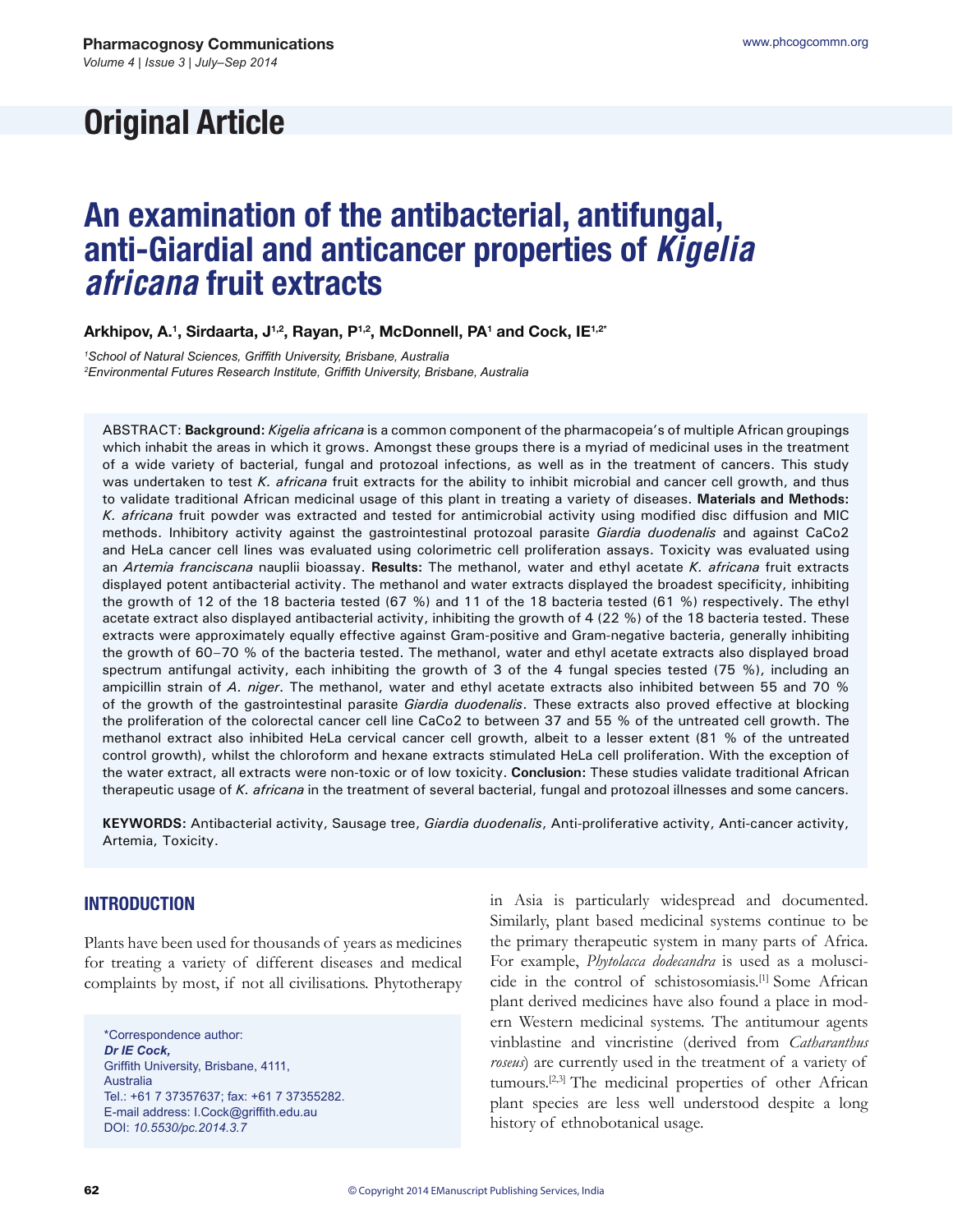*Kigelia africana* (family Bigoniaceae), commonly known as sausage tree due to the shape of its fruit, is an African plant with a wide geographical range of usage, ranging from Southern Africa, through Central Africa, to Western Africa.<sup>[4]</sup> Its use as both a therapeutic agent and as a food have been recorded over much of sub-Saharan Africa. *K. africana* is a large tree, growing to 20 m in height. It has smooth grey bark which regularly peels off older trees. The grey-brown fruit is a large woody berry, often more than 30 cm (and up to 1 m) in length and up to 18 cm in diameter, which hangs vertically on long peduncles. Some fruit have been reported to weigh as much as 5–10 kg. They are indehiscent, with a woody wall and multiple lenticles at the surface. Once mature, the fruit contain many oboid seeds embedded in the fibrous pulp.

Whilst the fruit is most often cited as having therapeutic properties, multiple parts of the *K. africana* tree have been used in traditional healing systems in the treatment of a variety of medical conditions and complaints. The powdered mature fruit is used to treat wounds, abscesses, and ulcers, whilst the green fruit is used to treat syphilis and rheumatism.[5–7] An infusion made from the ground bark and fruit is used to treat stomach problems in children.<sup>[5-7]</sup> Roots and bark are used to treat pneumonia.<sup>[5]</sup> In West Africa, leaves and twigs are used to treat wounds, dysentery, stomach and kidney disorders, snakebite, and rheumatism.[8] The fruit is used to treat constipation, gynaecological disorders, haemorrhoids, lumbago and dysentery.[8] Slices of mature baked fruits are used to ferment and flavour traditional African beer.<sup>[9]</sup> Due to its range of medicinal uses, *K. africana* may provide a source of useful phytochemicals with therapeutic properties which could be used as alternatives to currently used medicines.

Despite, the widespread therapeutic usage of *K. africana,*  there is a surprising lack of rigorous scientific studies to verify the ethnomedicinal properties of this plant. Instead, many studies have examined the phytochemistry without linking this to bioactivity studies. Whilst some studies verifying bioactivities associated with ethnobotanical usage exist, many of these reports have focussed on the bark. Extracts prepared from the bark have cytotoxic activities and have shown promising results in treating melanoma and renal carcinoma.<sup>[10]</sup> Variable solvent extracts from several parts of *K. africana* have also been shown to have anticancer activity.[11–15]

Further studies have examined the antimicrobial properties of *K. africana.* Bark and root solvent extracts have been reported to inhibit the growth of *Escherichia coli*, *Enterobacter aerogens, Klebsiella pneumoniae*, *Salmonella typhi, Proteus vulgaris, Pseudomonas aeruginosa, Staphylococcus aureus*

and *Bacillus cereus*. [13] In a similar study, solvent extracts prepared from stem and root bark have also been shown to inhibit growth of *E. coli*, *P. aeruginosa*, *S.* a*ureus* and *Candida albicans*. [12–16] Other studies have also reported antibacterial activity for *K. africana* leaf extracts.[17,18] Of particular interest, polar *K. africana* leaf extracts have been shown to inhibit the growth of the bacterial trigger of rheumatoid arthritis.<sup>[17]</sup> Grace et al.<sup>[18]</sup> reported that extracts prepared from the *K. africana* fruit inhibited the growth of a panel of Gram positive and Gram negative bacteria. Furthermore, extracts from various parts of the *K. africana* plant have been shown to have high antioxidant content.<sup>[19,20]</sup> further indicating the therapeutic potential of this species.

Whilst further studies are required to fully characterise the phytochemistry of *K. africana*, a number of interesting compounds have already been identified. The bark and roots contain significant quantities of the naphthaquinone lapachol (Figure 1a) and the coumarin kigelin (Figure 1b). [5] Several other compounds including isopinnatal (Figure 1c), kigelinone (Figure 1d), pinnatal (Figure 1e), β-sitosterol (Figure 1f), stigmasterol (Figure 1g) and vernolic acid have also been isolated from *K. africana* bark.<sup>[5, 20]</sup> Several compounds have also been isolated and identified from fruit extracts, including vermonoside, 6-p-coumaroyl-sucrose, sitosterol-7-O-glucoside, 19a-dihydroxyurs-12-ene-28oic acid, coumaric acid (Figure 1h), caffeic acid (Figure 1i), ethylgallic acid (Figure 1j) and chlorgenic acid.<sup>[10, 21–23]</sup> Of these, vermonoside may be of particular interest as an anti-protozoal compound due to its reported antiamoebic activity.<sup>[24]</sup>

The current study was undertaken to extend the previous antibacterial and antifungal studies of *K. africana* fruit against a more extensive microbial panel. The ability to inhibit the growth of the gastrointestinal parasite *Giardia duodenalis* was also evaluated for the first time. Furthermore, the anticancer activity of *K. africana* fruit extracts was evaluated against 2 cancer cell lines. The toxicity of *K. africana* fruit extracts was determined to evaluate their usefulness as medicinal agents.

# **MATERIALS AND METHODS**

*K. africana* fruit was collected from a mature tree at St Lucia, Brisbane and stored at –30°C until processing. The fruit was thawed at room temperature, cut into small pieces and dried in a Sunbeam food dehydrator. The dried pieces were subsequently ground into a coarse powder. The powdered plant material was extracted by standardised methods.<sup>[25,26]</sup> Briefly, an amount of 1 g of powdered plant material was weighed into each of five tubes and five different extracts were prepared by adding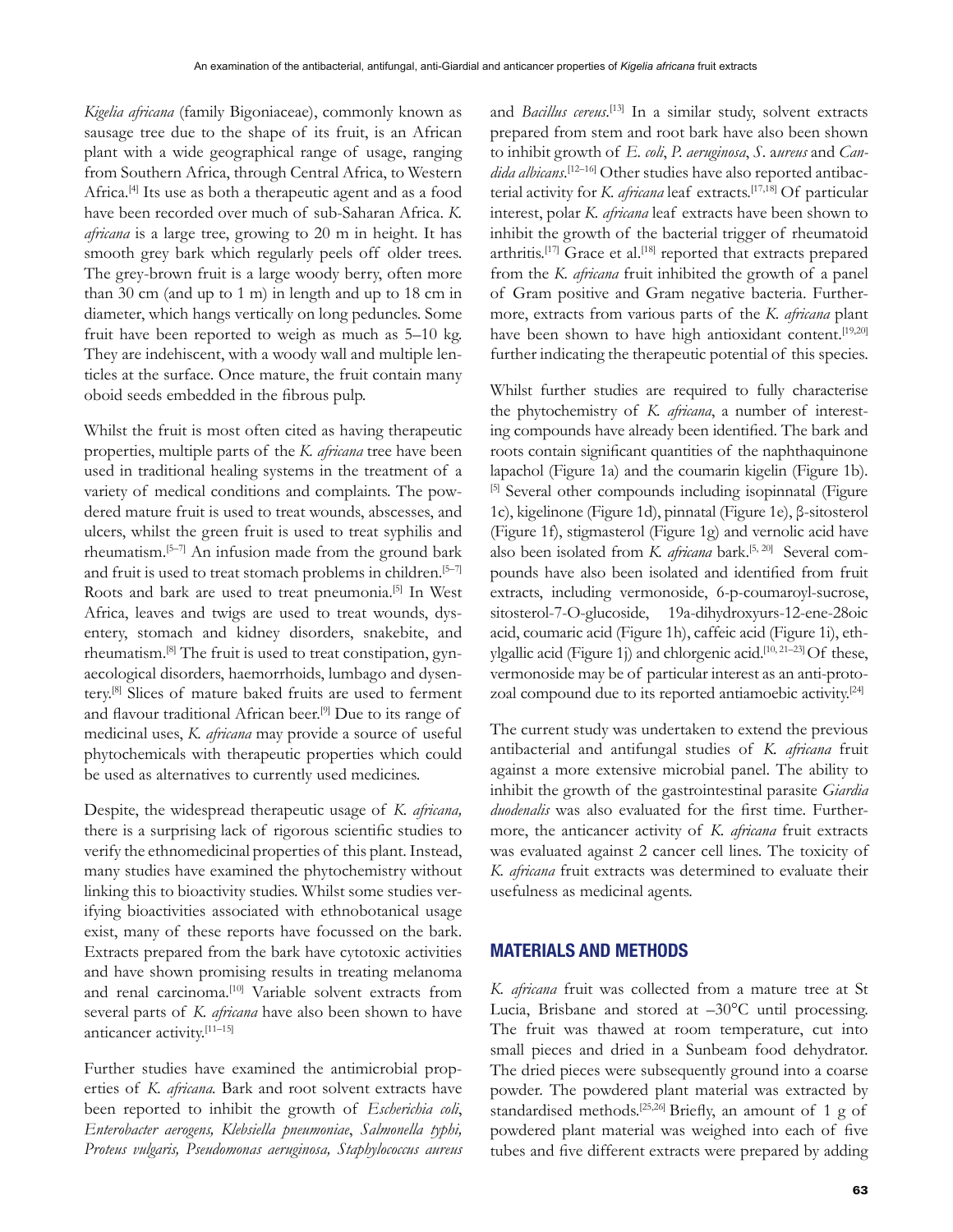

Figure 1. Chemical structures of selected molecules identified in K. africana: (a) lapachol, (b) kigelin, (c) isopinnatal, **(d)** kigelinone, **(e)** pinnatal, **(f)** β-sitosterol, **(g)** stigmasterol, **(h)** coumaric acid, **(i)** caffeic acid, **(j)** ethylgallic acid.

50 ml of methanol, water, ethyl acetate, chloroform, or hexane respectively. All solvents were obtained from Ajax and were AR grade. The ground dried nut material was extracted in each solvent for 24 hours at  $4^{\circ}$ C with gentle shaking. The extracts were filtered through filter paper (Whatman No. 54) under vacuum, followed by drying by rotary evaporation in an Eppendorf concentrator 5301. The resultant dry extract was weighed and redissolved in 10 ml deionised water.

### **Qualitative phytochemical studies**

Phytochemical analysis of *K. africana* extracts for the presence of saponins, phenolic compounds, flavonoids, polysteroids, triterpenoids, cardiac glycosides, anthraquinones, tannins and alkaloids was conducted by previously described assays.[27–29]

# **Antibacterial screening** Test microorganisms

All microbial strains were obtained from Michelle Mendell and Tarita Morais, Griffith University, Australia. Stock cultures of *Acintobacter bayleii*, *Aeromonas hydrophila, Alcaligenes feacalis, Bacillus cereus, Citrobacter freundii, Enterobacter aerogenes, Enterococcus faecalis, Escherichia coli, Klebsiella pneumoniae, Penicillium chrysogenum, Proteus mirabilis, Pseu*domonas aeruginosa, Pseudomonas fluorescens, Salmonella new*port, Serratia marcescens, Shigella sonnei, Staphylococcus aureus, Staphylococcus epidermidis* and *Streptococcus pyogen*es were subcultured and maintained in nutrient broth at 4°C. The fungal species *Aspergillus ni*ger, *Candida albicans* and *Penicillium chrysogenum* were subcultured and maintained in Sabouraud broth at 4°C.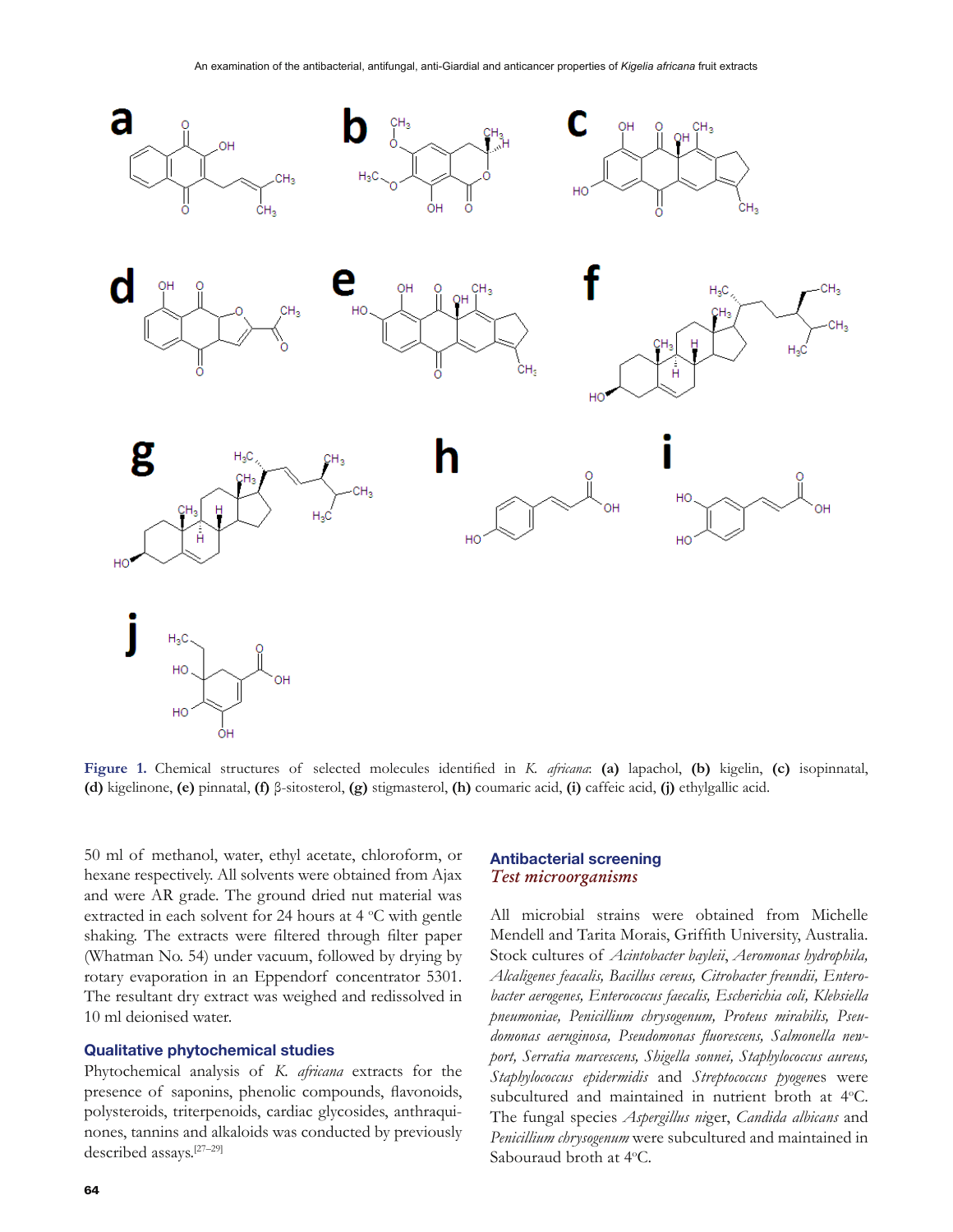#### **Evaluation of antimicrobial activity**

Antimicrobial activity of all plant extracts was determined using a modified disc diffusion method.<sup>[30–32]</sup> Briefly,  $100 \mu$ l of the test bacteria or fungi were grown in 10 ml of fresh nutrient broth or Sabouraud broth respectively until they reached a count of approximately 10<sup>8</sup> cells/ml as determined by direct microscopic determination. One hundred microliters of microbial suspension was spread onto the appropriate agar plates. The extracts were tested using 5 mm sterilised filter paper discs. Discs were impregnated with 10  $\mu$ l of the test sample, allowed to dry and placed onto inoculated plates. The plates were allowed to stand at 4 °C for 2 hours before incubation with the test microbial agents. Plates inoculated with *Acintobacter bayleii, Alcaligenes feacalis*, *Aeromonas hydrophilia*, *Bacillus cereus*, *Candida albicans, Citrobacter freundii*, *Enterobacter aerogenes, Klebsiella pneumoniae*, *Penicillium chrysogenum, Proteus mirabilis, Pseudomo-QDVDHUXJLQRVD3VHXGRPRQDVÁXRUHVFHQV*, *Serratia marcescens*, were incubated at 30 °C for 24 hours, then the diameters of the inhibition zones were measured in millimetres. Plates inoculated with *Enterococcus faecalis, Escherichia coli*, *Salmo-QHOODQHZSRUW*, *Shigella sonnei*, *Staphylococcus aureus*, *Staphylococcus epidermidis* and *Streptococcus pyogenes* were incubated at 37 °C for 24 hours, then the diameters of the inhibition zones were measured. Plates inoculated with *Aspergillius niger* were grown at room temperature for 48 hours, then the diameters of the inhibition zones were measured. All measurements were to the closest whole millimetre. Each antimicrobial assay was performed in at least triplicate and mean values were determined. Standard discs of ampicil- $\ln$  (2  $\mu$ g) and nystatin (100  $\mu$ g) were obtained from Oxoid Ltd. and served as positive controls for antibacterial and antifungal activity respectively. Filter discs impregnated with  $10 \mu$  of distilled water were used as negative controls.

*Minimum inhibitory concentration (MIC) determination* The minimum inhibitory concentration (MIC) of the *K. africana* extracts were determined by the disc diffusion method across a range of doses.[33,34] The plant extracts were diluted in deionised water across a concentration range of 5 mg/ml to 0.1 mg/ml. Discs were impregnated with 10 µl of the test dilutions, allowed to dry and placed onto inoculated plates. The assay was performed as outlined above and graphs of the zone of inhibition versus concentration were plotted for each extract. Linear regression was used to calculate the MIC values.

#### **Iinhibitory bioactivity against** *Giardia duodenalis* **trophozoites** Parasite culture

The *Giardia duodenalis* S-2 (sheep strain 2) trophozoite strain used in this study were previously supplied by Professor Andre Buret, University of Calgary, Canada. *G. duodenalis* tropozoites were maintained and subcultured anaerobically at 37 °C in TYI-S-33 growth media supplemented with 1% bovine bile (Sigma), 10 % Serum Supreme (Cambrex Bioproducts) and  $200$  IU/ml penicillin/200 µg/ml streptomycin (Invitrogen, USA). Confluent mid log phase cultures were passaged every 2 days by chilling the cultures on ice for a minimum of 10 min, followed by vortexing to dislodge the adherent trophozoites from the walls of the culture vessel. Fresh culture media (5 ml) was seeded with approximately 1 x  $10<sup>5</sup>$  trophozoites for each passage.

### **Evaluation of anti-Giardial activity**

To test for anti-Giardial activity, confluent cultures were chilled on ice for a minimum of 10 min, followed by vortexing to dislodge the adherent trophozoites. Aliquots of the trophozoite suspension (70  $\mu$ l) containing approximately  $1 \times 10^5$  trophozoites were added to the wells of a 96 well plate. A volume of 30  $\mu$ l of the test extracts or the vehicle solvent or culture media (for the negative controls) was added to individual wells and the plates were incubated anaerobically at 37  $\mathrm{^{\circ}C}$ for 12 hours in a humidified anaerobic atmosphere. A volume of 20 µl of CellTiter 96® AQueous One Solution Cell Proliferation Assay Reagent (Promega) was subsequently added to each well and the plates were incubated for a further 3 hours. The CellTiter 96® AQueous One Solution Cell Proliferation Assay(a) is a colourimetric method for determining the number of viable cells in proliferation or cytotoxicity assays. The CellTiter 96® AQueous One Solution Reagent contains a novel tetrazolium compound [3-(4,5-dimethylthiazol-2-yl)-5-(3-carboxymethoxyphenyl)-2-(4-sulfophenyl)- 2H-tetrazolium, inner salt; MTS(a)] and an electron coupling reagent (phenazine ethosulfate; PES). The MTS tetrazolium compound (Owen's reagent) is bioreduced by cells into a coloured formazan product that is soluble in tissue culture medium. This conversion is presumably accomplished by NADPH or NADH produced by dehydrogenase enzymes in metabolically active (live) cells. Absorbances were recorded at 490 nm using a Molecular Devices, Spectra Max M3 plate reader. All tests were performed in at least triplicate and triplicate controls were included on each plate. The anti-proliferative activity of each test was calculated as a percentage of the negative control using the following formula:

Giardial growth (% untreated control) =  $(A_{ct}/A_{cs}) \times 100$ 

 $A<sub>ct</sub>$  is the corrected absorbance for the test extract (calculated by subtracting the absorbance of the test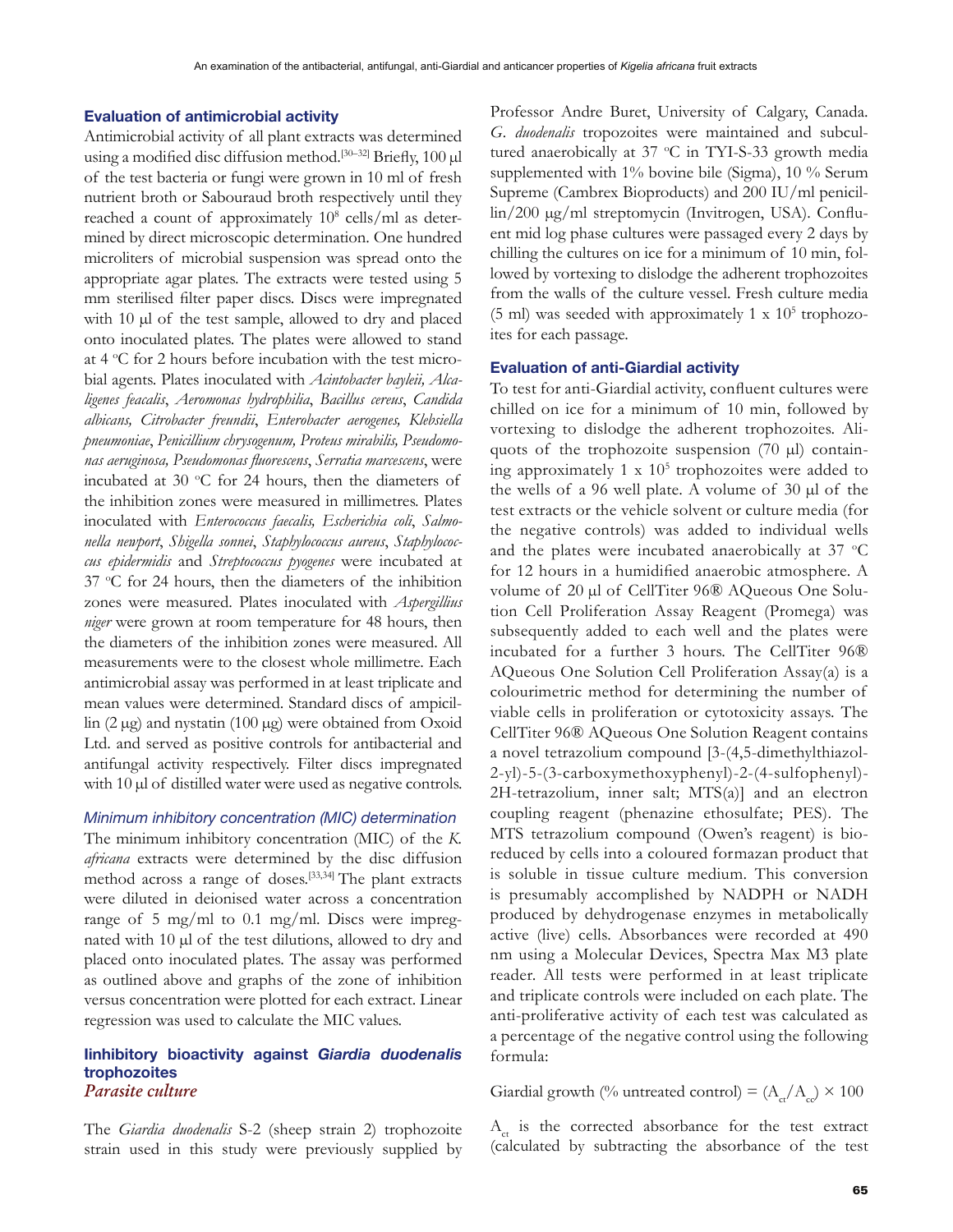extract in media without cells from the extract/cell/test combination) and  $A_c$  is the corrected untreated control (calculated by subtracting the absorbance of the untreated control in media without cells from the untreated cell media combination).

## **Screen for anti-cancer bioactivity** Cancer cell lines

The CaCo2 and HeLa carcinoma cell lines used in this study were obtained from American Type Culture Collection (Rockville, USA). The cells were cultured in Roswell Park Memorial Institute (RPMI) 1640 medium (Life Technologies), supplemented with 20 mM HEPES, 10 mM sodium bicarbonate, 50  $\mu$ g/ml streptomycin, 50 IU/ml penicillin, 2 mM glutamine and 10  $\%$  foetal calf serum (Life Technologies). The cells were maintained as monolayers in 75 ml flasks at 37 °C, 5 %  $\mathrm{CO}_2$ in a humidified atmosphere until approximately 80  $\%$ confluent.

#### **Evaluation of cancer cell anti-proliferative activity**

For anti-proliferation studies, 1 ml of trypsin (Sigma) was added to the culture flasks and incubated at 37 °C, 5 %  $\mathrm{CO}_2$  for 15 min to dislodge the cancer cells. The cell suspensions were then transferred to a 10 ml centrifuge tube and sedimented by centrifugation. The supernatant was discarded and the cells were resuspended in 9 ml of fresh media. Aliquots of the resuspended cells  $(70 \mu l, \text{contain}$ ing approximately 5000 cells) were added to the wells of a 96 well plate. A volume of 30  $\mu$ l of the test extracts or cell media (for the negative control) was added to individual wells and the plates were incubated at 37  $\degree$ C, 5  $\%$  $\mathrm{CO}_2$  for 12 hours in a humidified atmosphere. A volume of 20  $\mu$ l of Cell Titre 96 Aqueous One solution (Promega) was subsequently added to each well and the plates were incubated for a further 3 hours. Absorbances were recorded at 490 nm using a Molecular Devices, Spectra Max M3 plate reader. All tests were performed in at least triplicate and triplicate controls were included on each plate. The anti-proliferative activity of each test was calculated as a percentage of the negative control using the following formula:

Proliferation (% untreated control) =  $(A_{\rm ct}/A_{\rm cc}) \times 100$ 

 $A<sub>ct</sub>$  is the corrected absorbance for the test extract (calculated by subtracting the absorbance of the test extract in media without cells from the extract cell test combination) and  $A<sub>c</sub>$  is the corrected untreated control (calculated by subtracting the absorbance of the untreated control in media without cells from the untreated cell media combination).

# **TOXICITY SCREENING**

#### **Reference toxins for biological screening**

Potassium dichromate  $(K_2Cr_2O_7)$  (AR grade, Chem-Supply, Australia) was prepared as a 2 mg/ml solution in distilled water and was serially diluted in synthetic seawater for use in the *A. franciscana* nauplii bioassay.

#### *Artemia franciscana* **nauplii toxicity screening**

Toxicity was tested using a modified Artemia franciscana nauplii lethality assay.<sup>[35-37]</sup> Briefly, *A. franciscana* cysts were obtained from North American Brine Shrimp, LLC, USA (harvested from the Great Salt Lake, Utah). Synthetic seawater was prepared using Reef Salt, AZOO Co., USA. Seawater solutions at 34 g/l distilled water were prepared prior to use. An amount of 1 g of *A. franciscana* cysts were incubated in 500 ml synthetic seawater under artificial light at  $25 \text{ °C}$ ,  $2000$  Lux with continuous aeration. Hatching commenced within 16–18 h of incubation. Newly hatched *A. franciscana* (nauplii) were used within 10 h of hatching. Nauplii were separated from the shells and remaining cysts and were concentrated to a suitable density by placing an artificial light at one end of their incubation vessel and the nauplii rich water closest to the light was removed for biological assays. The extracts and positive control were also serially diluted in artificial seawater for LC50 determination. A volume of  $400$  µl of seawater containing approximately 38 (mean 37.8,  $n = 156$ , SD 14.6) nauplii were added to wells of a 48 well plate and immediately used for bioassay. The plant extracts were diluted to 4 mg/ml in seawater for toxicity testing, resulting in a 2 mg/ml concentration in the bioassay. 400 µl of diluted plant extract and the reference toxins were transferred to the wells and incubated at  $25 \pm 1$ °C under artificial light (1000 Lux). A negative control (400  $\mu$ l seawater) was run in at least triplicate for each plate. All treatments were performed in at least triplicate. The wells were checked at regular intervals and the number of dead counted. The nauplii were considered moribund if no movement of the appendages was observed within 10 sec. After 48 h all nauplii were sacrificed and counted to determine the total number per well. The LC50 with 95 % confidence limits for each treatment was calculated using probit analysis.

# **STATISTICAL ANALYSIS**

Data are expressed as the mean  $\pm$  SEM of at least three independent experiments. One way ANOVA was used to calculate statistical significance between control and treated groups with a  $P$  value  $\leq 0.01$  considered to be statistically significant.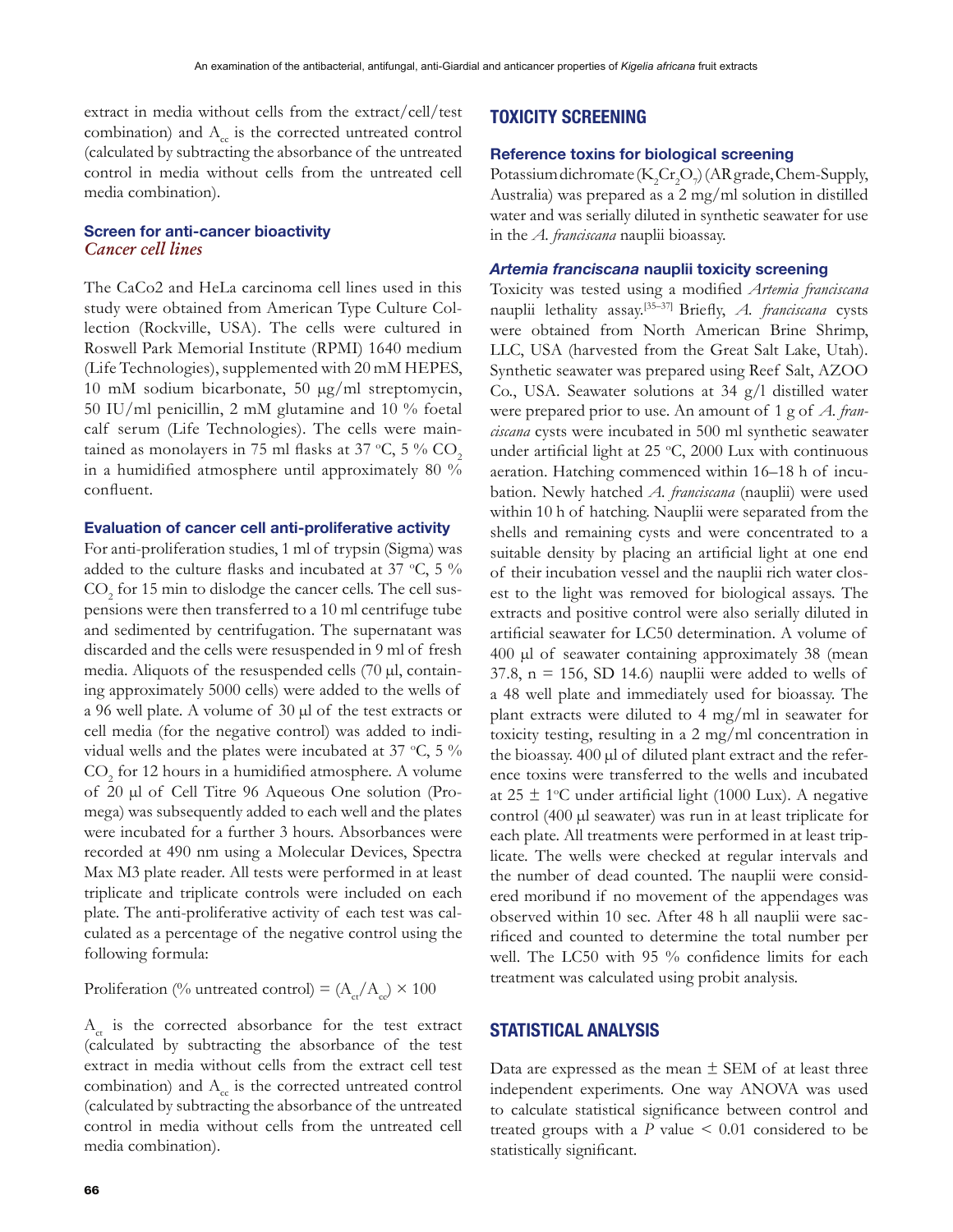# **RESULTS**

## **Liquid extraction yields and qualitative phytochemical screening**

Extraction of 1 g of dried plant material with various solvents yielded dried plant extracts ranging from approximately 56 mg to 213 mg (Table 1). Water and methanol gave the highest yields of dried extracted material (213 and 199 mg respectively). Ethyl acetate, chloroform and hexane extracted lower masses (approximately 56, 129, and 82 mg respectively). The dried extracts were resuspended in 10 ml of deionised water resulting in the extract concentrations shown in Table 1.

Phytochemical studies (Table 1) show that methanol and water extracted the widest range and largest amount of phytochemicals in this study. The methanol extract showed high levels of total phenolics (water soluble and insoluble phenolics), flavanoids and tannins. Whilst still containing relatively high phytochemical levels, the aqueous extract displayed slightly lower levels of phenolics, flavanoids and tannins. Moderate levels of alkaloids were also detected in the methanol and water extracts. In contrast to the methanol extract, saponins were detected in the aqueous extract, albeit at lower levels. Similar classes of phytochemicals were detected in the ethyl acetate and chloroform extracts, albeit generally at lower levels. Most of the phytochemical classes were not evident in the hexane extract. Indeed, this extract only contained detectable levels of phenolics.

# **ANTIMICROBIAL ACTIVITY**

Aliquots (10  $\mu$ l) of each extract were tested in the disc diffusion assay against panels of Gram negative (Figure 2) and Gram positive bacteria (Figure 3), as well as fungi (Figure 4). The methanol and water extracts displayed broad spectrum inhibitory activity against Gram negative bacteria, inhibiting the growth of 9 (69 %) and 8 (62 %) of the 13 Gram negative species tested respectively (Figure 2). The methanol extract was generally more effective at inhibiting Gram negative bacterial growth than was the aqueous extract (as determined by zones of inhibition). The ethyl acetate extract also displayed inhibitory activity towards the Gram negative bacteria, albeit with a narrower specificity, inhibiting 3 of the 13 bacterial species (23 %). *Proteus mirabilis* was particularly susceptible, with zones of inhibition greater than 10 mm for the methanol, water and ethyl acetate extracts. The chloroform and hexane extracts were unable to inhibit any of the bacterial species tested.

| Table 1: The mass of dried extracted material, the concentration of extracts after resuspension in deionised water |
|--------------------------------------------------------------------------------------------------------------------|
| and qualitative phytochemical screenings of solvent extractions.                                                   |

|                                           | <b>Methanol</b> | Water            | <b>Ethyl Acetate</b> | Chloroform       | Hexane          |
|-------------------------------------------|-----------------|------------------|----------------------|------------------|-----------------|
| Mass of dried extract (mg)                | $198.9 \pm 0.4$ | $213.3 \pm 37.6$ | $56 \pm 25.2$        | $128.7 \pm 42.4$ | $81.7 \pm 42.5$ |
| Resuspended extract concentration (mg/ml) | 19.9            | $21.3 \pm 3.8$   | $5.6 \pm 2.5$        | $12.8 \pm 4.2$   | $8.2 \pm 4.3$   |
| Qualitative phytochemical screens         |                 |                  |                      |                  |                 |
| Total phenolics                           | $^{+++}$        | $^{+++}$         | $\ddot{}$            | $++$             | $^{++}$         |
| Water soluble phenolics                   | $^{++}$         | $^{++}$          |                      | $\ddot{}$        | $\ddot{}$       |
| Water insoluble phenolics                 | $^{+++}$        | $\ddot{}$        | $^{+++}$             | $^{+++}$         | $^{+++}$        |
| Cardiac glycosides                        |                 |                  |                      |                  |                 |
| Saponins                                  |                 | $\ddot{}$        |                      | $\ddot{}$        |                 |
| Triterpenoids                             |                 |                  |                      |                  |                 |
| Polysterols                               |                 |                  |                      |                  |                 |
| Alkaloids (Mayer test)                    | $^{++}$         | $^{++}$          |                      | $\ddot{}$        |                 |
| Alkaloids (Wanger test)                   | $^{++}$         | $^{++}$          |                      | $\ddot{}$        |                 |
| Flavanoids                                | $^{+++}$        | $^{++}$          | $++$                 | $\ddot{}$        |                 |
| Tannins                                   | $^{+++}$        | $^{++}$          | $\ddot{}$            | $\ddot{}$        |                 |
| Anthraquinones                            |                 |                  |                      |                  |                 |

+++ indicates a large response; ++ indicates a moderate response; + indicates a minor response; – indicates no response in the assay.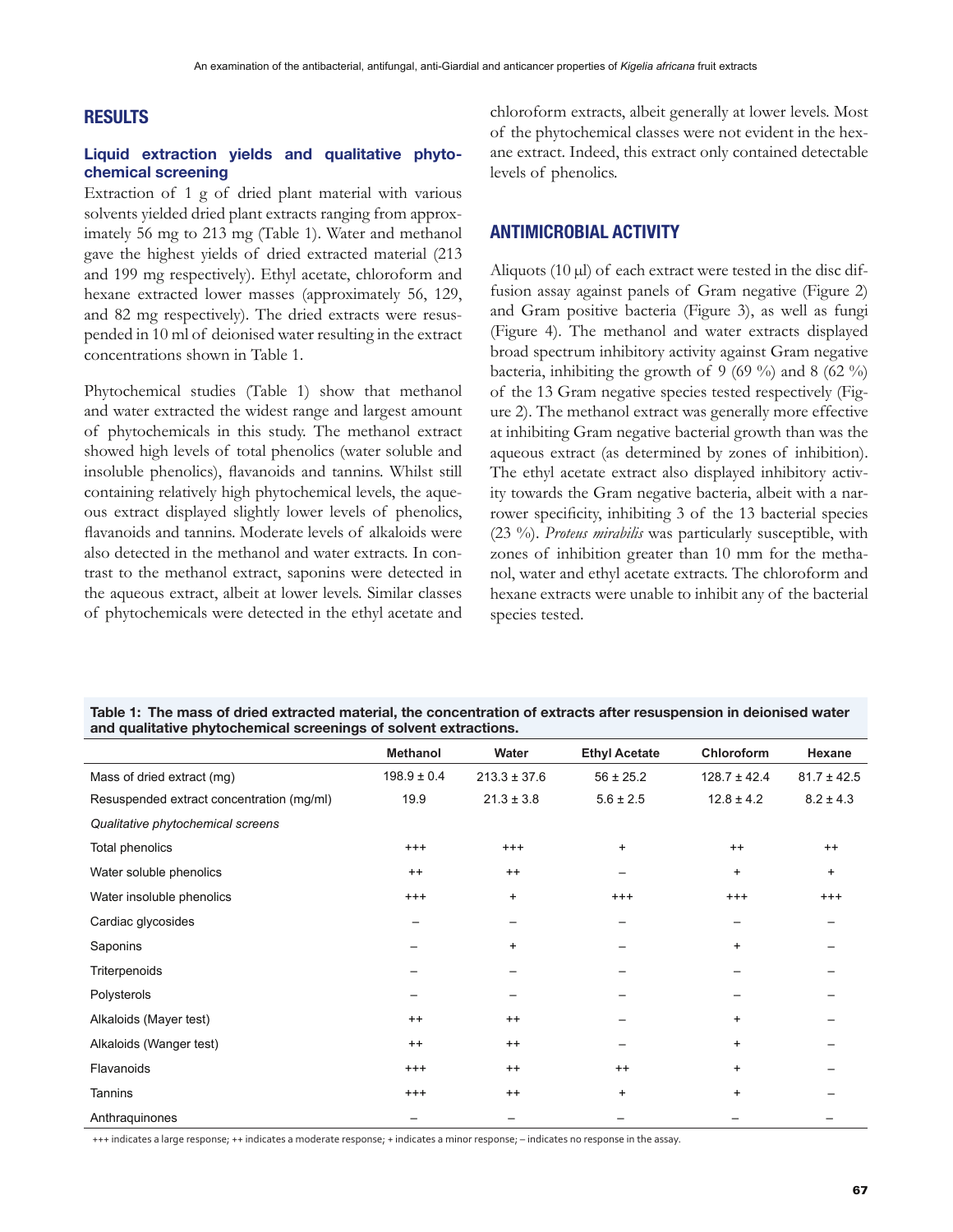

Figure 2. Antibacterial activity of *K. africana* fruit extracts and an ampicillin control (2 µg) measured as zones of inhibition (mm) against Gram negative bacteria. Results are expressed as mean ± SEM of at least triplicate determinations.



Figure 3. Antibacterial activity of *K. africana* fruit extracts and an ampicillin control (2 µg) measured as zones of inhibition (mm) against Gram positive bacteria. Results are expressed as mean ± SEM of at least triplicate determinations.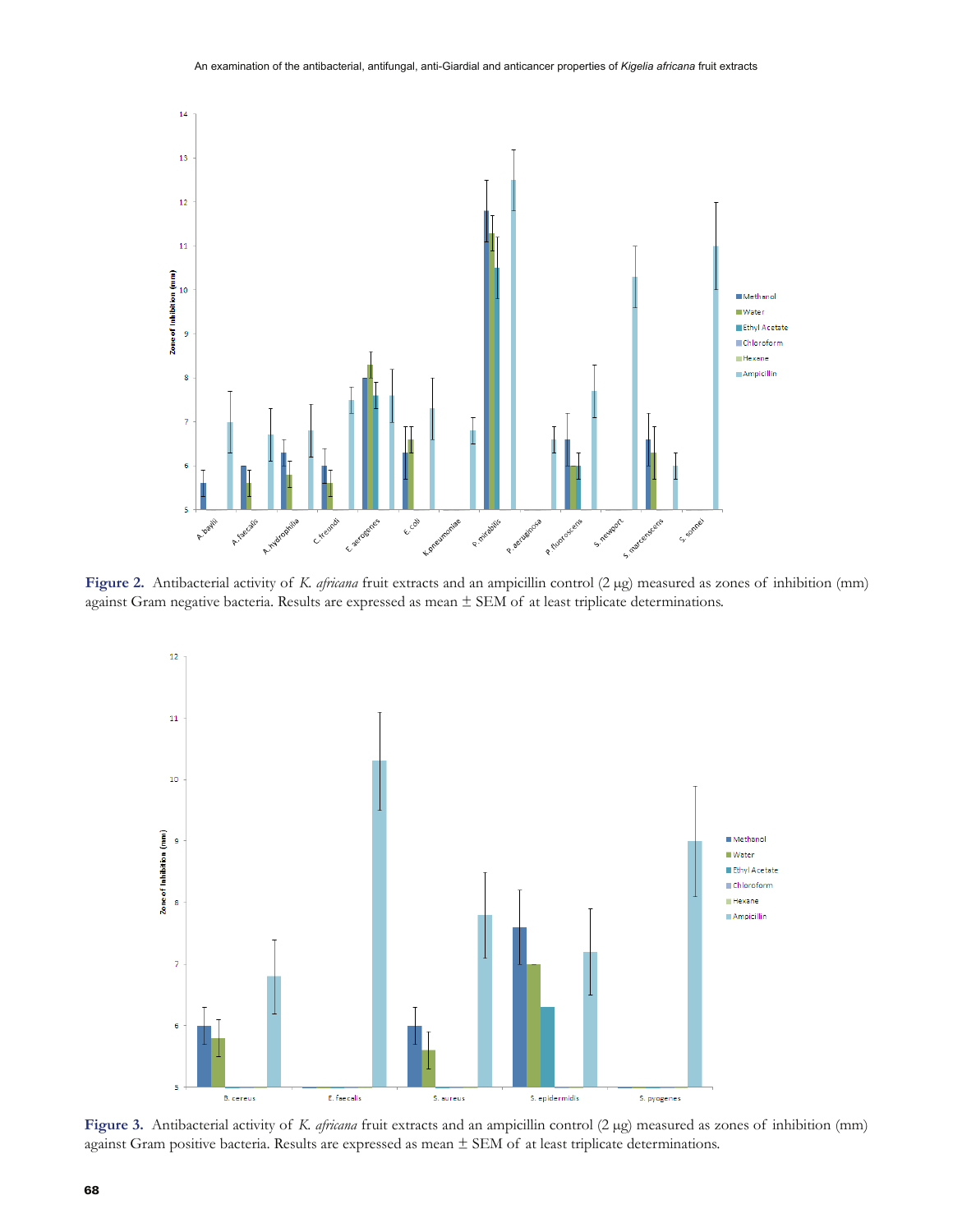

**Figure 4.** Antifungal activity of *K. africana* fruit extracts and a nystatin control (100 µg) measured as zones of inhibition (mm). Results are expressed as mean  $\pm$  SEM of at least triplicate determinations.

The methanol and water extracts also inhibited the majority of the Gram positive species tested. Each inhibited the growth of 3 of the 5 species (60 %). In contrast, the ethyl acetate extract inhibited only a single Gram positive bacterial species (*S. epidermidis*) (20 %). It is noteworthy that whilst growth inhibition was detected for several Gram positive bacteria, the zones of inhibition indicated that this inhibition was not particularly strong against any of these bacteria. None of the Gram positive bacteria were inhibited by the chloroform or hexane extracts.

Similarly broad growth inhibitory activity was detected for the methanol, water and ethyl acetate extracts against the fungal species. Indeed, each of these extracts inhibited the growth of 3 of the 4 fungi tested (75 %). Only *P. crysogenum* was resistant to these extracts. The inhibition of *A. niger* was particularly noteworthy as this is a strain which has previously proven resistant to several antibiotics and many other plant extracts which inhibit the growth of other microbes.<sup>[38-40]</sup> Generally, the methanol extract was the strongest growth inhibitor (as judged by zones of inhibition). In contrast to bacterial inhibition, the ethyl acetate extract was more effective than the aqueous extract against 2 of the 3 fungal species inhibited. However, the zones of inhibition were relatively small, indicating that growth inhibition was not particularly strong for any extract against any of the fungi.

The relative level of antimicrobial activity was further evaluated by determining the MIC values (Table 2) for each extract against the bacterial and fungal species which were shown to be susceptible by disc diffusion assays. Most of the extracts were effective at inhibiting microbial growth at low concentrations, with MIC values against the bacterial species that they inhibited generally  $\leq 2000$  $\mu$ g/mL (< 20  $\mu$ g impregnated in the disc), indicating the potent antimicrobial activity of these extracts. These MIC values compare favourably with the dosages of the pure standards ampicillin and nystatin which was tested using  $2 \mu$ g and  $100 \mu$ g per disc respectively. The methanol and water extracts were particularly potent, achieving MIC values in the range  $84-250 \mu g/ml$  against several species. Whilst the methanol, water and ethyl acetate extracts also had broad spectrum inhibitory activity against the fungal species, they generally had much lower efficacies (with some MIC values  $>$  2000  $\mu$ g/ml).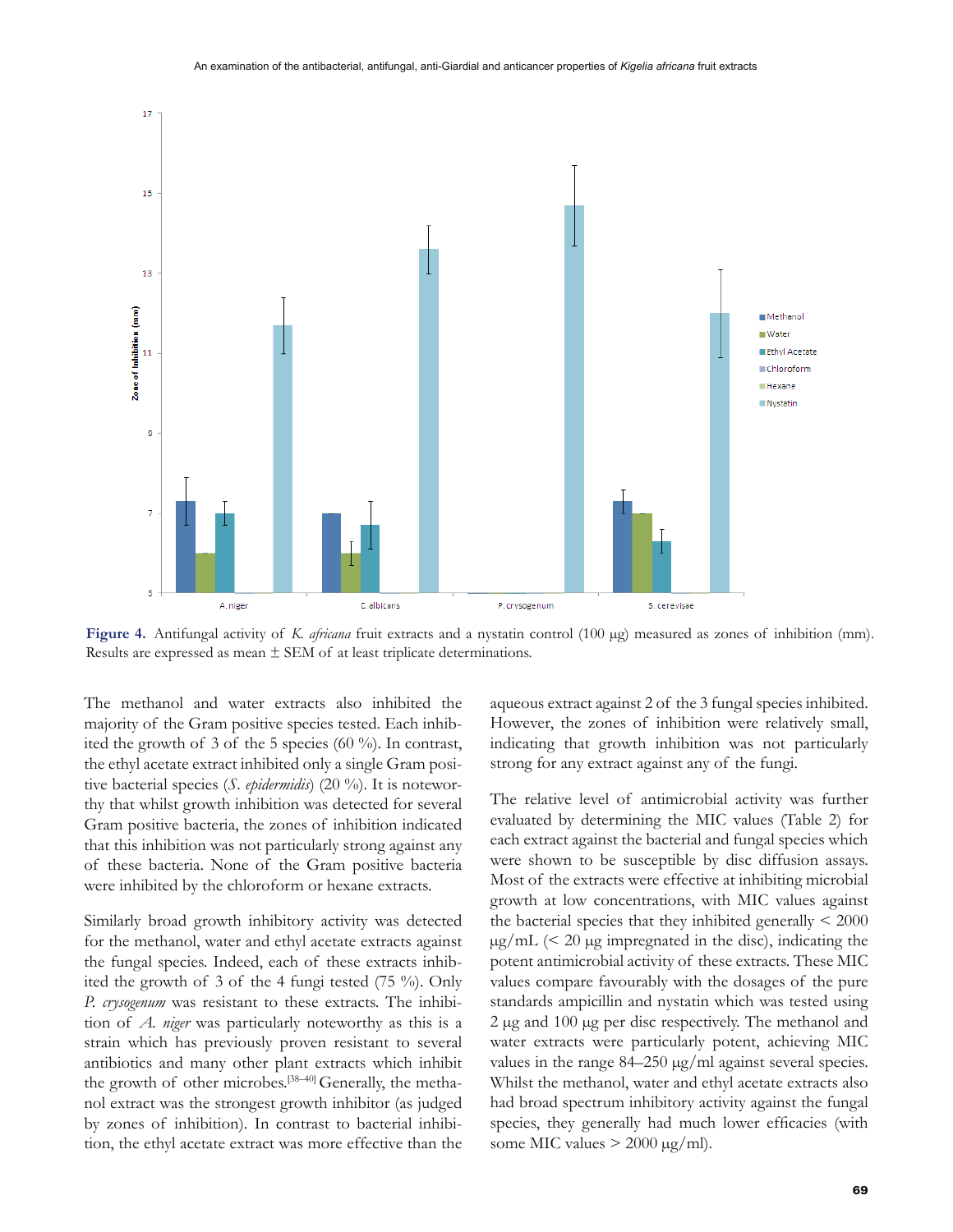|                      | <b>Gram-Negative Bacteria</b> |                |                  |              |                |                          |              | <b>Gram-Positive</b><br><b>Bacteria</b> |                   |                     | Fungi               |                  |             |               |                                        |
|----------------------|-------------------------------|----------------|------------------|--------------|----------------|--------------------------|--------------|-----------------------------------------|-------------------|---------------------|---------------------|------------------|-------------|---------------|----------------------------------------|
|                      | A. baylii                     | faecalis<br>નં | hydrophilia<br>4 | freundi<br>ن | aerogenes<br>Ш | coli<br>Щ                | P. mirabilis | fluorescens<br>Q.                       | marcenscens<br>ၯ  | cereus<br><b>có</b> | aureus<br><b>vi</b> | epidermidis<br>ၯ | niger<br>दं | albicans<br>ن | cerevisae<br>$\boldsymbol{\mathsf{S}}$ |
| Methanol             | 1874                          | 1247           | 141.7            | 1814         | 236            | 176.3                    | 181.4        | 187.4                                   | 1572              | 1189                | 2487                | 445.4            | 1238        | 841.2         | 989.7                                  |
| Water                | -                             | 1786           | 1288             | 2060         | 173.7          | 84.7                     | 206.2        | 206.3                                   | 2118              | 1974                | 4333                | 847.9            | 2487        | 2060          | 2768                                   |
| <b>Ethyl Acetate</b> |                               |                |                  |              | 423.6          | $\overline{\phantom{0}}$ | 623.3        | 687.3                                   | $\qquad \qquad -$ |                     |                     | 1655             | 1463        | 1278          | 1744                                   |

Table 2: Minimun inhibitory concentrations (µg/ml) of *K. africana* fruit extracts against susceptible microbial species.

Numbers indicate the mean MIC values of at least triplicate determinations. - indicates no growth inhibition.

# **ANTI-GIARDIAL ACTIVITY**

*K. africana* fruit extracts were screened for their ability to inhibit *Giardia duodenalis* growth (Figure 5). The methanol, water and ethyl acetate extracts displayed significant inhibitory activity. The water extract was particularly potent, inhibiting approximately 70 % of the Giardial growth (compared to the untreated control). Even at the lowest concentration tested (10  $\mu$ g/ml) the trophozoite growth was still only approximately 65 % of the untreated negative control culture (unpublished results). The methanol and ethyl acetate extracts were also very effective at inhibiting trophozoite growth (to approximately 45 % of the growth of the negative controls). The chloroform and hexane extracts were ineffective as proliferation inhibitors, with no significant difference to the untreated control levels.

*K. africana* extracts were further tested over a range of concentrations to determine the IC50 values (Table 3) for each extract against *G. duodenalis*. Inhibition of trophozoite growth was dose-dependent, with the level of inhibitory activity decreasing at lower concentrations. Interestingly, whilst the level of inhibition decreased for the methanol, water and ethyl acetate extracts in a dosedependent manner, all concentrations still significantly inhibited *G. duodenalis* trophozoite growth at the lowest concentration tested (10  $\mu$ g/ml). The water extract was a particularly good inhibitor of *G. duodenalis* proliferation, with an IC50 of 13.7  $\mu$ g/ml. The methanol and ethyl acetate extracts, whilst less potent, also displayed good anti- Giardial activity (at approximately 125.2 and 143.5  $\mu$ g/ml respectively).

#### **Inhibition of cancer cell proliferation**

The *K. africana* extracts were tested against 2 cancer cell lines (CaCo2 colorectal carcinoma cells, Figure 6; HeLa cervical cancer cells, Figure 7) to determine their ability to inhibit cancer cell growth. The methanol, water and ethyl acetate extracts displayed potent inhibitory activity against CaCo2 cells, with proliferation inhibited to as low as 37 % of the untreated control cell growth for the aqueous extracts (Figure 6). The methanol and ethyl acetate extracts were also effective at inhibiting CaCo2 proliferation (to approximately 42 % and 55 % of untreated cell proliferation respectively). In contrast, the chloroform and hexane extracts had no effect on CaCo2 cell proliferation. Inhibition of proliferation by the methanol, water and ethyl acetate extracts was dose dependent, with the level of inhibitory activity decreasing at lower concentrations. Interestingly, whilst the level of inhibition decreased for all extracts, all still significantly inhibited CaCo2 proliferation at the lowest concentration tested  $(1.5 \,\mu\text{g/ml})$ .

The *K. africana* extracts were also shown to affect the proliferation of HeLa cells, although only the methanol extract inhibited cell proliferation (Figure 7). Furthermore, the inhibition was of lower efficacy than was evident with the CaCo2 cells. The methanol extract inhibited HeLa cell proliferation to approximately 81 % of the untreated control cell growth. In contrast to the CaCo2 study, neither the water nor the ethyl acetate extracts had proliferation rates significantly different to the untreated cell proliferation. Of note, exposure to the chloroform and hexane extracts resulted in significant proliferation of HeLa cells compared to the untreated controls, with cell proliferation levels of approximately 118 and 107 %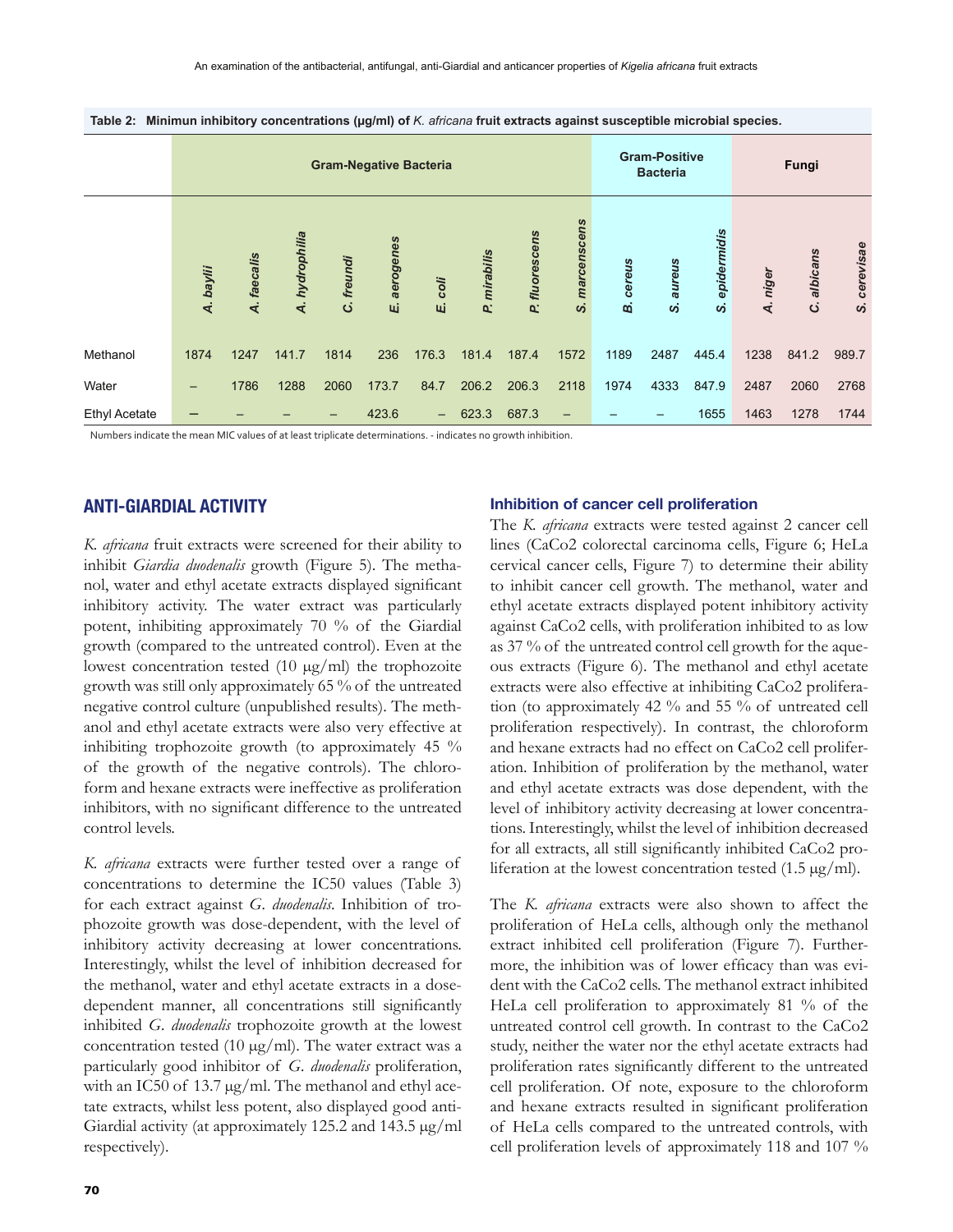

**Figure 5.** Inhibitory activity of *K. africana* fruit extracts against *Giardia duodenalis* trophozoites measured as a percentage the untreated control. Results are expressed as mean  $\pm$  SEM of at least triplicate determinations. \* indicates results that are significantly different to the untreated control  $(p<0.01)$ .

| Table 3: The IC50 values ( $\mu$ g/ml) of G. duodenalis and cancer cell lines, and the LC50 values ( $\mu$ g/ml) for Artemia |
|------------------------------------------------------------------------------------------------------------------------------|
| <i>franciscana naupli</i> exposed to <i>K. africana</i> nut extracts and control solutions.                                  |

| <b>Bioassay</b>                          |                 |       | <b>Solvent Extracts</b> |            | <b>Controls</b> |                         |                                |  |
|------------------------------------------|-----------------|-------|-------------------------|------------|-----------------|-------------------------|--------------------------------|--|
|                                          | <b>Methanol</b> | Water | <b>Ethyl Acetate</b>    | Chloroform | Hexane          | <b>Negative Control</b> | Potassium<br><b>Dichromate</b> |  |
| Giardia duodenalis IC50                  | 125.2           | 13.7  | 143.5                   | <b>WND</b> | <b>WND</b>      |                         | ND                             |  |
| CaCo <sub>2</sub> cells IC <sub>50</sub> | 1550            | 1672  | 1537                    |            |                 | -                       | ND                             |  |
| HeLa cells IC50                          | 1521            | -     |                         | <b>PA</b>  | PA              | -                       | ND                             |  |
| Artemia franciscana<br>nauplii 24 h LC50 | 985             | 477   | 1470                    |            |                 |                         | 224                            |  |

Numbers indicate the mean IC50 or LC50 values of at least triplicate determinations. - indicates no significant growth inhibition/ brine shrimp mortality. PA indicates that proliferative rather than inhibitory activity was seen. Therefore an IC50 value was not able to be determined. WND indicates an IC50 was not determined as the amount of live Giardia did not reach ≤50 % at any concentration tested. ND indicates the test was not performed.

respectively. Inhibition of proliferation by the methanol extract was dose dependent, with the level of inhibitory activity decreasing at lower concentrations. The dose dependent proliferation of the chloroform and hexane extracts was not evaluated in this study.

# **QUANTIFICATION OF TOXICITY**

*K. africana* fruit extracts were diluted to 4000 µg/ml (to give a bioassay concentration of 2000  $\mu$ g/ml) in artificial seawater for toxicity testing in the Artemia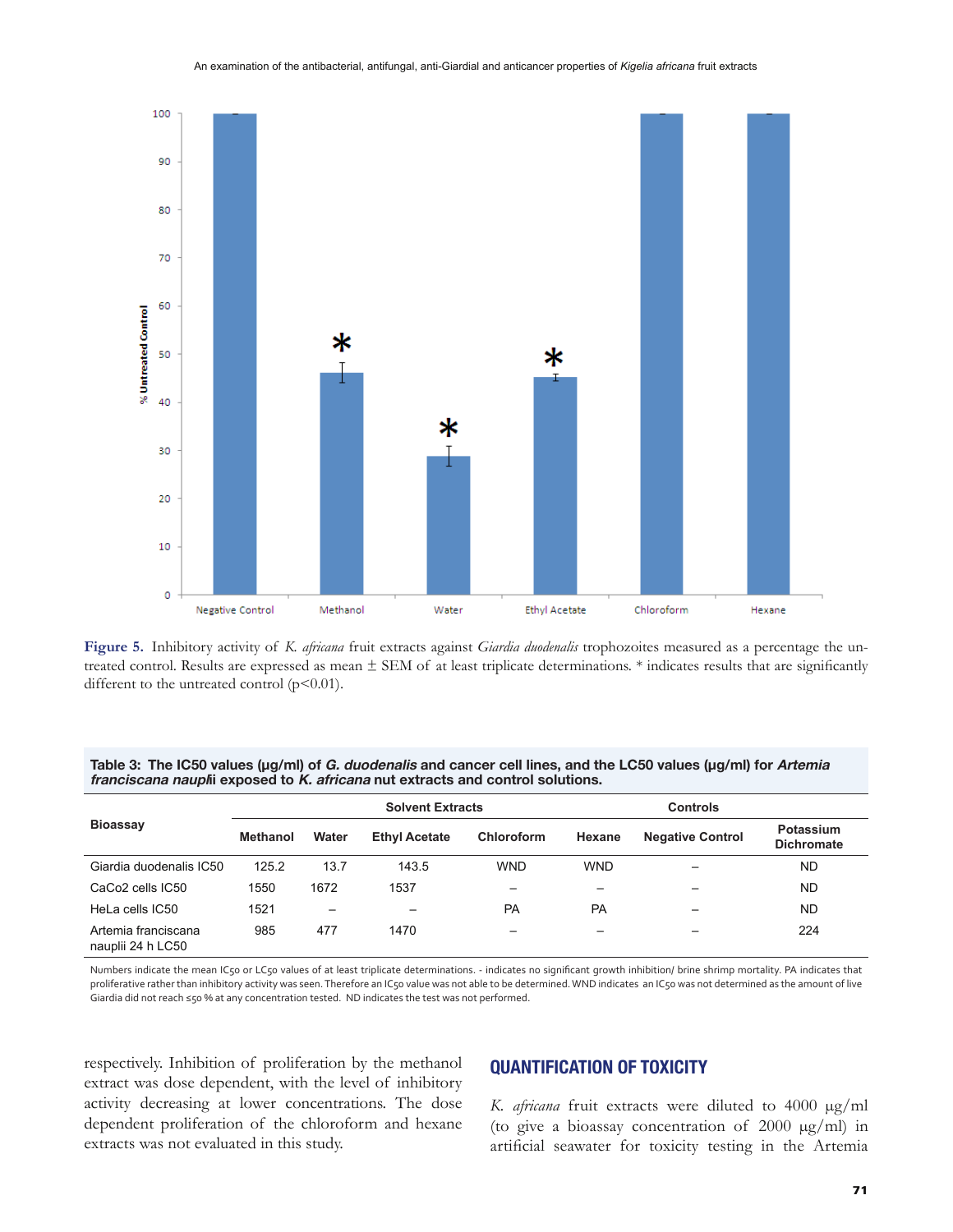

**Figure 6.** Anti-proliferative activity of *K. africana* fruit extracts and untreated controls against CaCo2 cancer cell lines measured as percentages of the untreated control cells. Results are expressed as mean percentages ± SEM of at least triplicate determinations. \* indicates results that are significantly different to the untreated control ( $p<0.01$ ).



**Figure 7.** Anti-proliferative activity of *K. africana* fruit extracts and untreated controls against HeLa cancer cell lines measured as percentages of the untreated control cells. Results are expressed as mean percentages  $\pm$  SEM of at least triplicate determinations.  $*$  indicates results that are significantly different to the untreated control (p<0.01).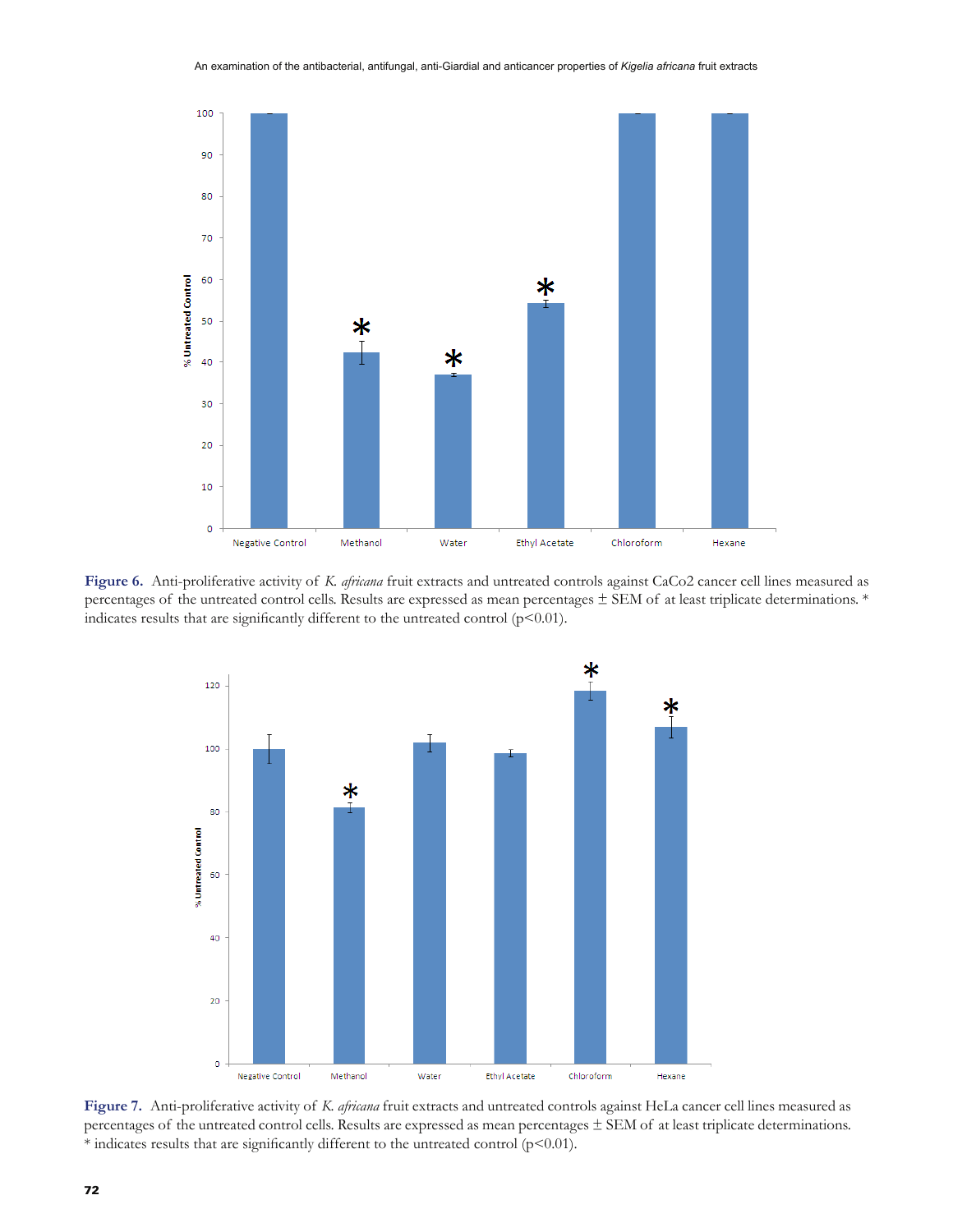nauplii lethality bioassay. For comparison, the reference toxin potassium dichromate was also tested in the bioassay. Potassium dichromate was rapid in its induction of mortality, with mortality evident within 4 hours of exposure (unpublished results). The *K. africana* fruit extracts were slower at inducing mortality, with  $\geq 12$ hours needed for mortality induction. Despite the slower onset of mortality, the methanol, water and ethyl acetate extracts induced mortality significantly above that of the artificial seawater control (Figure 8). Table 3 shows the extract and control toxin concentrations required to achieve 50 % mortality (LC50) at various times. As toxicity of crude plant extracts has previously been defined as 24 LC50 values  $\leq 1000 \text{ µg/ml}.^{[35,36]}$  the measured LC50 values indicate that only the water extract was significantly toxic.

# **DISCUSSION**

*K. africana* fruit has been used in a wide variety of traditional African medicinal systems to treat a wide variety of diseases and medical conditions including wounds, kidney and stomach disorders and dysentery.<sup>[7,8]</sup> The current study was undertaken to examine the antimicrobial and anticancer activities of various *K. africana* fruit extracts, and their toxicity. The ability of *K. africana* fruit extracts to inhibit the growth of both Gram-positive and Gramnegative bacteria is in agreement with previous reports of the antibacterial activity of other plants that have a history of medicinal usage in traditional healing systems.<sup>[41-44]</sup> The current study shows Gram-positive and Gramnegative bacteria to be approximately equally susceptible to the *K. africana* fruit extracts. This is in contrast to previous studies which have reported a greater susceptibility of Gram-positive bacteria towards solvent extracts for South American,<sup>[45]</sup> African,<sup>[46]</sup> and Australian<sup>[47]</sup> plant extracts. Results within this laboratory<sup>[43,48-50]</sup> have also confirmed the greater susceptibility of Gram-positive bacteria towards other plant extracts, although other examples of plants having a greater effect on Gram negative bacteria have also been reported.<sup>[27-29,51,52]</sup>

The *K. africana* fruit extracts were particularly potent inhibitors of *P. mirabilis.* This activity is noteworthy as *P. mirabilis* has been implicated in urinary tract infections (UTI's) and the induction of rheumatoid arthritis  $(RA)^{[17]}$ . Thus, *K. africana* fruit extract treatment has the potential to



Figure 8. The lethality of *K. africana* fruit extracts (2000 µg/ml) and potassium dichromate control (1000 µg/ml) towards *Artemia franciscana* nauplii after 24 hours exposure. Results are expressed as mean  $\pm$  SEM of at least triplicate determinations.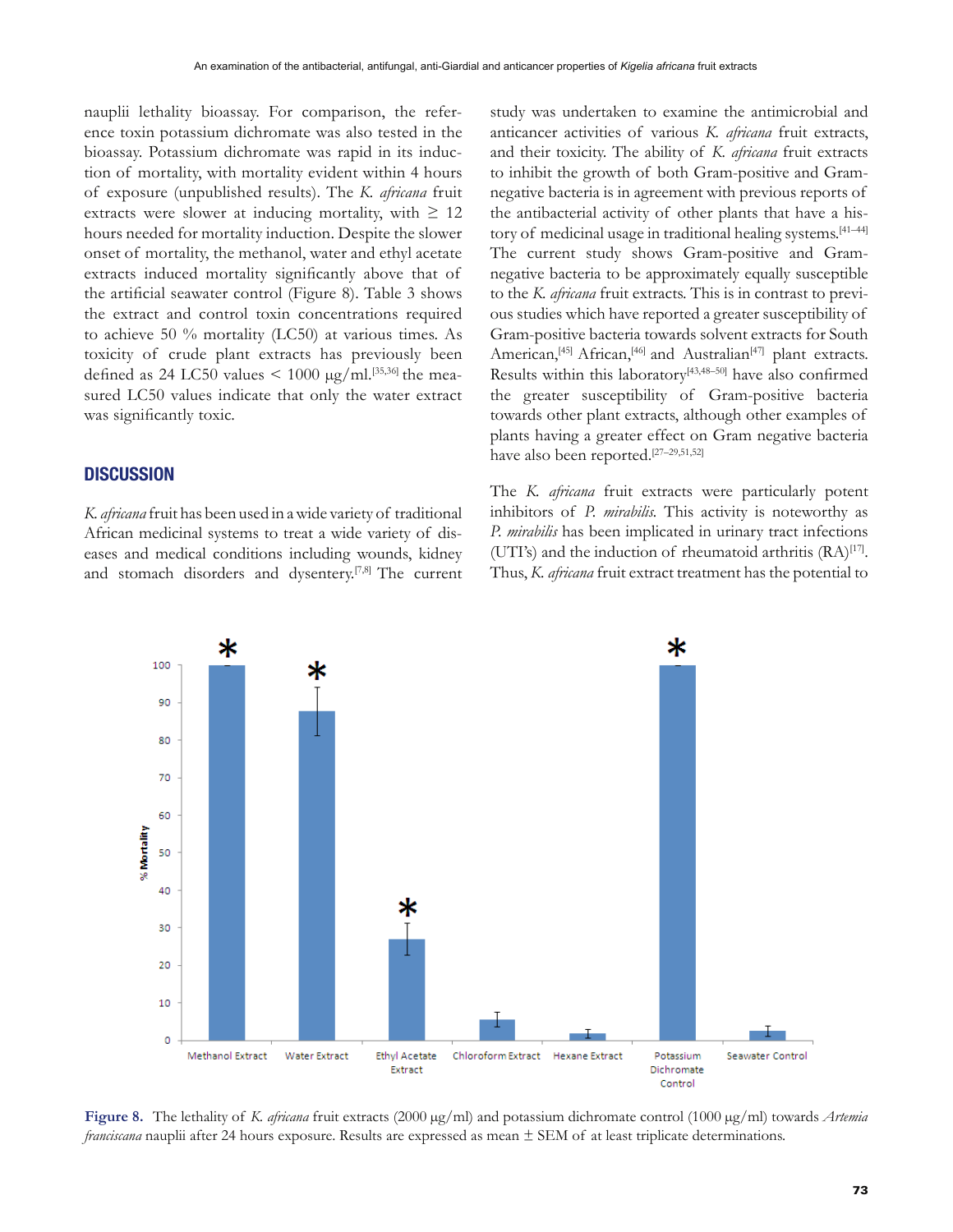block RA before the induction of the immune response and inflammation, thus not only blocking the late phase symptoms, but also the tissue damage associated with RA. Our findings support previous studies which have also reported antibacterial properties for *K. africana* extracts from other plant parts.<sup>[12,13,16-18]</sup> Furthermore, our study found that the *K. africana* solvent extracts had broad spectrum antifungal activity. This supports previous studies which have reported that the *K. africana* stem bark extracts have potent antifungal properties.<sup>[12]</sup>

Similarly, potent growth inhibition of the food/water borne gastrointestinal parasite *Giardia duodenalis* was also noted for the *K. africana* fruit extracts in our study. Giardial infection (giardiasis) is a re-emerging disease which afflicts large numbers of individuals worldwide, with higher incidence in countries with poorer socio-economic conditions, inadequate sanitary conditions, untreated water supplies and poor diet.<sup>[53]</sup> Whilst generally not fatal, giardiasis results in debilitating symptoms including bloating, diarrhoea, excess gas, loss of appetite, loose and watery stool, stomach cramps and haematuria. Currently, there are only a narrow range of drugs effective against giardiasis, including quinalones and imidazole derivatives. None of these drugs is ideal as they produce unpleasant side effects including nausea, vertigo, vomiting, diarrhoea and hallucinations.[53,54] Furthermore, increasing reports of the failure of current treatments to address this disease indicates a developing drug resistance of several Giardia species.[54] Recent studies have highlighted the potential of plant medicines and have demonstrated that some plant components are very effective inhibitors of *Giardia duodenalis* growth with similar potency to the gold standard drug metranidazole.<sup>[53]</sup> Our studies demonstrates that *K. africana* fruit also possesses anti-Giardial activity. Whilst, further studies are required to identify the active component(s), previous studies have identified vermonoside as being inhibitory against amoebic protozoans. It is possible that this compound is also contributing to the anti-Giardial activity seen in our study.

Anti-proliferative activity against CaCo2 and HeLa carcinoma cell lines cells was noted for the *K. africana* fruit extracts (especially for the methanol water and ethyl acetate extracts), with IC50 values generally approximately 1500  $\mu$ g/ml. These findings support and extend previous studies examining the anticancer effects of *K. africana* extracts against other cell lines. Aqueous root bark extracts significantly inhibit the growth of melanoma cells and renal carcinoma cells<sup>[10–20]</sup> Recent studies have demonstrated cytotoxic activity for *K. africana* fruit extracts against a melanoma and 2 breast cancer

cell lines.[55] That study also used a bioactivity driven separation approach to identify demethylkigelin, kigelin, ferulic acid and 2-(1-hydroxyethyl)-naphtho[2,3-b] furan-4,9-dione as possessing cytotoxic activity.<sup>[55]</sup> Of these, 2-(1-hydroxyethyl)-naphtho[2,3-b] furan-4,9-dione was a particularly potent cytotoxic agent. Our study did not identify the active components of the cytotoxic extracts. Further isolation and identification studies focussing on the furonaphthoquinones are required. Of further interest in our studies, the chloroform and hexane extracts demonstrated a stimulatory effect on cell proliferation. Therefore these extracts may prove useful in accelerating wound healing and further compound isolation and identification studies are needed.

The findings reported here also show that only the *K. africana* water extract displayed significant toxicity towards A. *franciscana*, with an LC50 of 477 µg/ml. Whilst otherwise quite hardy, Artemia nauplii have been shown in our laboratory to be sensitive to pH changes (unpublished results). Extract constituents such as ascorbic acid, gallic acid and other tannins would be expected to decrease the pH of the test solution and may account for any apparent toxicity. As the water extract would be expected to contain significant quantities of ascorbic acid and tannins, it is perhaps not surprising that this extract displayed significant toxicity in this assay. Further toxicity studies using human cell lines are needed to further determine the suitability of the *K. africana* fruit extracts for medicinal purposes.

The results of this study indicate that the *K. africana* fruit extracts examined in this report are worthy of further study due to their antibacterial and anti-Giardial activities and ability to block cancer cell proliferation. Furthermore, as extracts with LC50 values greater than  $1000 \mu g/ml$  in the Artemia nauplii bioassay have been defined as being non-toxic,[35–36] only the *K. africana* water extract displayed significant toxicity (with a 24 h LC50 of  $477\mu g/ml$ ). Further evaluation of the antimicrobial and anticancer properties of these extracts is warranted. Likewise, further bioactivity driven purification are needed to examine the mechanisms of action of these agents. Whilst the extracts examined in this report have potential as antimicrobial and anticancer agents, caution is needed before they can be applied to medicinal purposes due to the moderate toxicity seen for the aqueous extract.

# **CONCLUSION**

The results of this study partially validate the traditional usage of *K. africana* fruit extracts in multiple traditional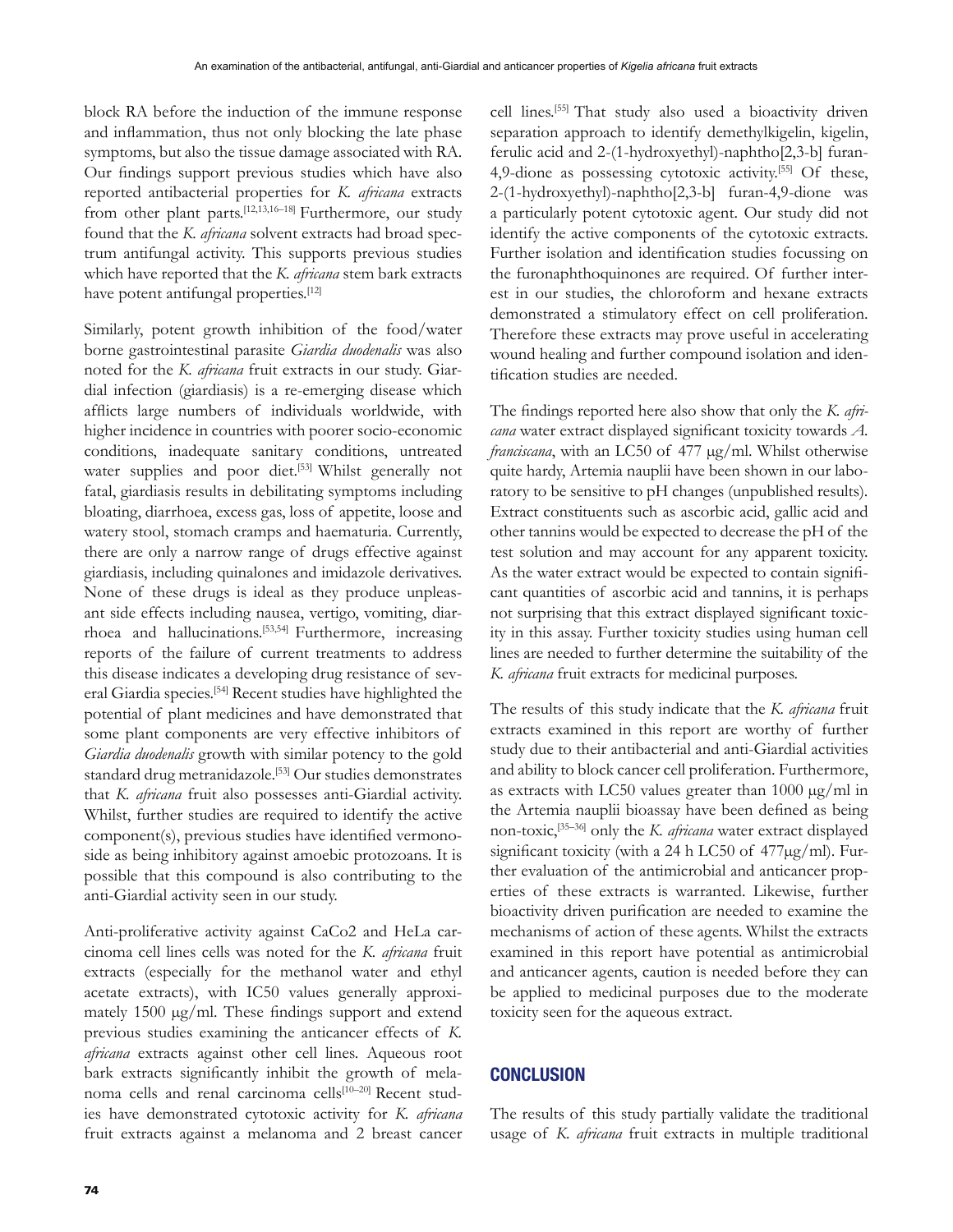African medicinal systems to treat microbial diseases and cancer, and indicate that they are worthy of further study. Bioactivity driven purifications of the active components and an examination of the mechanisms of action of these agents is required.

## **ACKNOWLEDGEMENTS**

Financial support for this work was provided by the Environmental Futures research Institute and the School of Natural Sciences, Griffith University.

#### **REFERENCES**

- 1. Lemma A. The potentials and challenges of endod, the Ethiopian soapberry plant for the control of schistosomiasis, Science in Africa: Achievements and Prospects, American Association for the Advancement of Sciences (AAAS), Washington DC, USA, 1991.
- 2. Sersa G, Krzic M, Sentjurc M, Ivanusa T, Beravs K, Cemazar M, Auersperg M, Swartz HM. Reduced tumor oxygenation by treatment with vinblastine. Cancer Res. 2001; 61 (10): 4266-71.
- 3. Reich S, Overberg-Schmidt US, Bührer C, Henze G. Low-dose chemotherapy with vinblastine and methotrexate in childhood desmoid tumors. J Clin Oncol. 1999; 17 (3): 1086-90.
- 4. South Africa National Biodiversity Institute. Kigelia Africana (Lam) Benth. www.plantzafrica.com. Accessed16 Feb, 2014.
- 5. Van Wyk BE, van Oudtshoorn B, Gericke N. Medicinal plants of South Africa. 2nd Edition, Briza Publications. 2009; Pretoria, South Africa.
- 6. Hutchings A, Scott AH, Lewis G, Cunningham A. Zulu medicinal plants: an inventory. University of Natal Press. 1996; Pietmaritzburg, South Africa.
- 7. Watt JM, Breyer-Brandwijk MG. (1962). The Medicinal and Poisonous Plants of Southern and Eastern Africa. 2nd Edition, Livingstone. 1962; London. UK.
- 8. Jackson S.J, Houghton PJ, Photiou A, Retsas, S. The isolation of a novel antineoplastic compound from a bioassay guided fractionation of stem bark and fruit extracts of Kigelia pinnata (Bignoniaceae). Br J Cancer. 1996; 73(170): 68.
- 9. Laswai H, Wendelin A, Kitabatake N, Mosha TCE. (1997). The underexploited indigenous alcoholic beverages of Tanzania: Production, consumption and quality of the undocumented "Denge.". African Study Monographs. 1997; 18(1): 29-44.
- 10. Houghton PJ. The sausage tree (Kigelia pannata), Ethnobotany and recent scientific work. African Botanicals. 2007; 1-10.
- 11. Carey MW, Babud MJ, Rao VN, Mohan KG. Anti-inflamatory activity of the fruit of *Kigelia pinnata* DC. Pharmacol Online J. 2008; 2: 234-45.
- 12. Owolabi OJ, Omogbai KI, Obasuyi O. Antifungal and antibacterial activities of the ethanolic and aqueous extract of Kigelia africana (Bignoniaceae) Stembark, Afr J Biotechnol, 2007; 6: 1677-80.
- 13. Jeyachandran R, Mahesh A. Antimicrobial evaluation of Kigelia africana (Lam). Res J Microbiol. 2007; 8: 645-9.
- 14. Khan MR, Kihara M, Omoloso A. Antimicrobial activity of the alkaloaidal constituents of the root bark of Eupamatia laurina. Pharm Biol. 2003; 41:  $277 - 80$
- 15. Kolodziej H. (1997). Protective role of Kigelia africana fruits against benzo (a) pyrene induced fore-stomach tumorigenesis in mice and against albumen induced inflammation in rats. Pharmacol Lett. 1997; 213: 67-70.
- 16. Akunyili DN, Houghton PJ, Roman A. Antimicrobial activities of the stem of *Kigelia pinnata.* J Ethnopharmacol. 1991: 35: 173-7.
- 17. Cock IE, van Vuuren SF. Anti-Proteus activity of some South African medicinal plants: Their potential for the treatment and prevention of rheumatoid arthritis. Inflammopharmacol. 2014; 22: 23-36. DOI 10.1007/ s10787-013-0179-3.
- 18. Grace OM, Light ME, Lindsey KL, Moholland DA, Staden JV, Jager AK. Antibacterial activity and isolation of antibacterial compounds from fruit of

the traditional African Medicinal plant, Kigelia africana. S Afr J Bot. 2002; 68: 220-2

- 19. Olaive MT, Rocha JB. Commonly used tropical medicinal plants exhibit distinct *in vitro* antioxidant activities against hepatotoxins in rat liver. Exp Toxicol Pathol 2007: 58: 433-8.
- 20. Gabriel OA, Olubunmi A. Comprehensive scientific demystification of *Kigelia africana*: A review. AJPAC. 2009; 3: 158-64.
- 21. Gouda YG, Abdel-Baky AM, Darwish FM, Mohamed KM, Kasai R, Yamasaky K. Phenylpropanoid and phenylethanoid derivatives from *Kigelia pinnata* DC fruits, Nat Prod Res. 2006: 20: 935-9.
- 22. Khan MR. Cytotoxity assay of some Bignoniaceae. Fitoterapia. 1998; 69: 538-40
- 23. Binutu OA, Adesogan K, Okogun Jl. Constituents of Kigelia pinnata. Nig J Nat Prod Med. 1997: 1-68.
- 24. Bharti N, Singh S, Nagvi F, Azam A. Isolation and antiamoebic activity of iridoids isolated from *Kigelia pinnata*. ARKIVOC. 2006, 10: 69-76.
- 25. Kalt FR, Cock IE. GC-MS analysis of bioactive Petalostigma extracts: Toxicity, antibacterial and antiviral activities. Pharmacognosy Magazine. 2014; 10 (37 Suppl): S37-48.
- 26. Cock IE, Kalt FR. GC-MS analysis of a Xanthorrhoea johnsonii leaf extract displaying apparent anaesthetic effects. Journal of Natural Pharmaceuticals, 2012; 3 (2): 78-88.
- 27. Boyer H, Cock IE. Evaluation of the potential of Macademia integriflora extracts as antibacterial food agents. Phcog. Commn. 2013; 3 (3): 53-62.
- 28. Cock IE, Kukkonen L. An examination of the medicinal potential of *Scaevola spinescens*: Toxicity, antibacterial and antiviral activities. Phcog. commn. 2011: 3: 85-94.
- 29. Vesoul J, Cock IE. An examination of the medicinal potential of Pittosporum phylloraeoides: Toxicity, antibacterial and antifungal activities. Phcog. commn. 2011; 1 (2): 8-17.
- 30. Vesoul J, Cock IE. The potential of Bunya Nut as an antibacterial food agent. Phcog. Commn. 2012; 2 (1): 72-9.
- 31. Cock I, Mohanty S, White A, Whitehouse M. Colloidal silver (CS) as an antiseptic: Two opposing viewpoints. Phcog. Commn. 2012; 2(1): 47-56.
- 32. Kalt FR, Cock IE. The medicinal potential of Australian native plants from Toohey Forest, Australia. South Pacific Journal of Natural Sciences. 2011;  $28 \cdot 41 - 7$
- 33. Winnett V, Boyer H, Sirdaarta J, Cock IE. The potential of Tasmannia *lanceolata* as a natural preservative and medicinal agent: Antimicrobial activity and toxicity. Phcog.commn. 2014; 4 (1):  $42-52$ .
- 34. Cock IE, Mohanty S. 2011. Evaluation of the antibacterial activity and toxicity of Terminalia ferdinandia fruit extracts. Phcog.commn. 2011; 3  $(20): 72 - 9.$
- 35. Cock IE, Ruebhart DR. Comparison of the brine shrimp nauplii bioassay and the ToxScreen-II Test for the detection of toxicity associated with Aloe vera (Aloe barbadensis Miller) leaf extract. Phcoq.commn. 2009; 1:  $98 - 101$
- 36. Ruebhart DR, Wickramasinghe W, Cock IE. Protective efficacy of the antioxidants vitamin E and Trolox<sup>™</sup> against *Microcystis aeruginosa*, microcystin-LR and menadione toxicity in Artemia franciscana nauplii. J Toxicol Environ Health Part A. 2009; 72: 1567-75.
- 37. Sirdaarta J, Cock IE. Vitamin E and Trolox<sup>™</sup> reduce toxicity of Aloe barbadensis Miller juice in Artemia franciscana nauplii but individually are toxic at high concentrations. Int J Toxicol. 2008: 5: 1.
- 38. Cock IE. Antimicrobial activity of *Acacia aulacocarpa* and *Acacia complanta* methanolic extracts. Phcoq. Commn. 2012; 2 (1): 66-71.
- 39. Cock IE. Antimicrobial activity of Syzygium australe and Syzygium *Ieuhmannii* leaf methanolic extracts. Phoog. Commn. 2012; 2 (2): 71-7.
- 40. Cock IE. Antibacterial activity of Aloe barbadensis Miller leaf gel components. Int J Microbiol. 2008; 4: 2.
- 41. Cock IE. Antimicrobial activity of *Leptospermum bracteata* and Letptospermum juniperium methanolic extracts. Phcog. Commn. 2013;  $3(3): 45 - 52.$
- 42. Cock IE. Antimicrobial activity of *Eucalyptus major* and *Eucalyptus* baileyana methanolic extracts. Int J Microbiol. 2009; 6: 1.
- 43. Cock IE. Antibacterial activity of selected Australian native plant extracts. Int J Microbiol,  $2008:4:2$ .
- 44. Setzer MC, Setzer WN, Jackes BR, Gentry GA, Moriarity DM. The medicinal value of tropical rainforest plants from Paluma, North Queensland, Australia. Pharm Biol. 2001; 39 (1): 67-78.
- 45. Paz EA, Cerdeiras MP, Fernandez J, Ferreira F, Moyna P, Soubes M, Vazquez A, Vero S, Zunino L. Screening of Uruguayan medicinal plants for antimicrobial activity. J Ethnopharmacol. 1995; 45: 67-70.
- 46. Vlietinck AJ, van Hoof L, Totte J, Lasure A, Vanden Berghe D, Rwangabo PC, Mvukiyumwani J. 1995. Screening of a hundred Rwandese medicinal